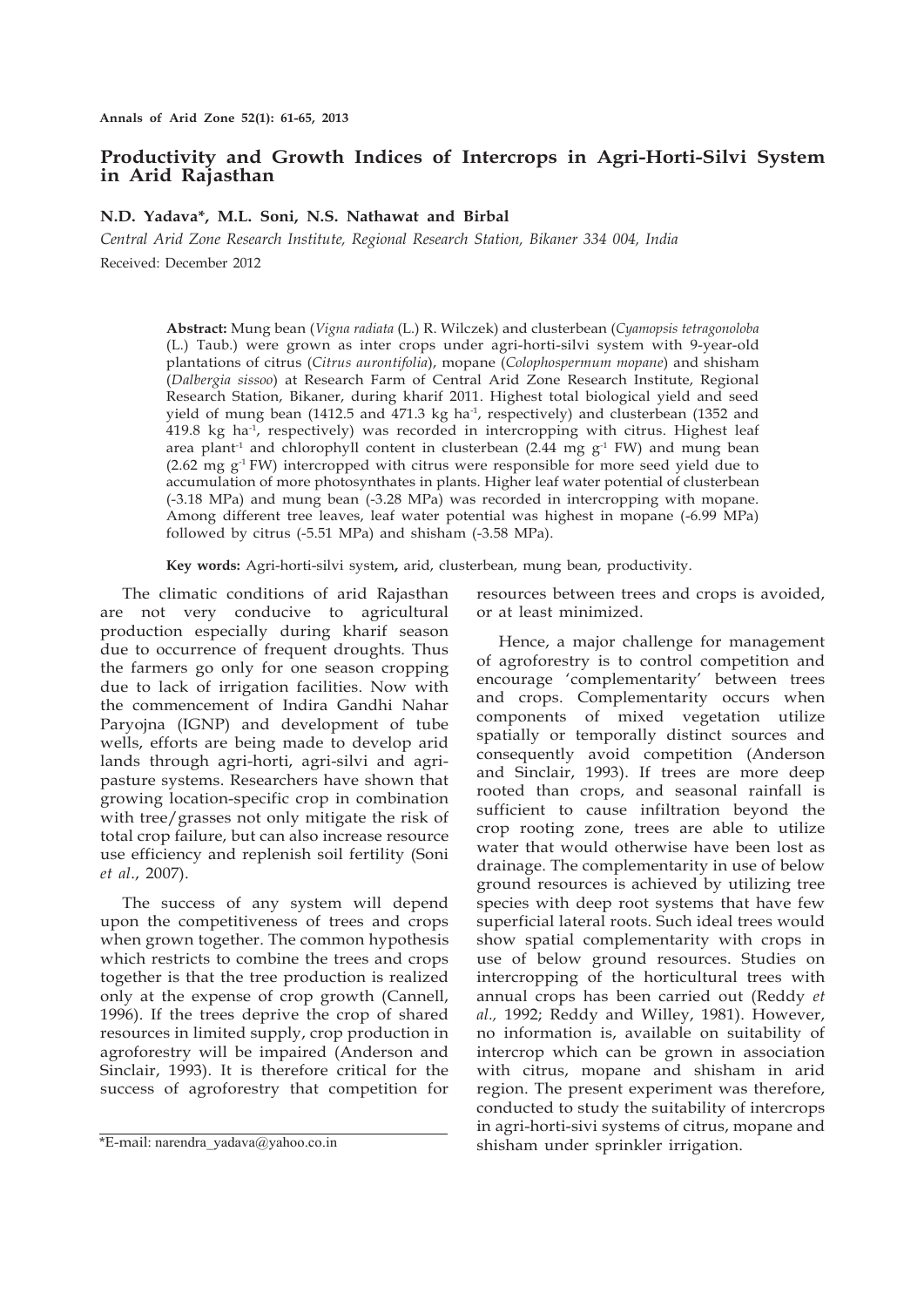#### **Materials and Methods**

The present investigation was carried out at the Research Farm of Central Arid Zone Research Institute, Regional Research Station, Bikaner (latitude 28.03°N, longitude 73.19°E), and India during kharif 2011. The total rainfall during the year 2011 was 415.1 mm (Jan-Dec), which was 62.74% higher than normal average rainfall (255 mm). During the cropping season (July-October) the total rainfall was 365 mm. The soils of the experimental site was alkaline (pH=8.3), non-saline (EC<sub>2</sub>=0.22 dS m<sup>-1</sup>), loamy sand with low organic carbon  $(1.0 \text{ g kg}^{-1})$ , available N (82 kg ha<sup>-1</sup>), available P (9.2 kg ha $^{-1}$ ) and available K (205 kg ha $^{-1}$ ) and can store moisture  $112$  mm m<sup>-1</sup> soil profile. The mung bean [*Vigna radiata (*L.)] and clusterbean [*Cyamopsis tetragonoloba* (L.)] were intercropped during kharif season with 9-year-old citrus (*Citrus aurontifolia*), mopane (*Colophospermum mopane*) and shisham (*Dalbergia sissoo*) plantation under sprinkler irrigation system. Recommended agronomic practices and plant protection measures were followed for individual crops and trees. The trees viz. citrus, mopane and shisham were planted at 6 m x 5 m distance in which the intercrops were grown in the tree row spacing of 6 m. Fertilizers were applied as per the recommendations of tree species and inter crops. Growth data of fruit and silviculture trees were recorded in month of November. After November, the trees become dormant and growth of plants is checked due to winter season. Relative water content (RWC) of leaf was estimated by using the following relationships given by Gao (2000).

RWC  $(\%) = [$ (Fresh weight - Dry weight)/ (Turgid weight – Dry weight)] x 100

Leaf water potential of the youngest, fully expanded leaves was measured at 9.30- 11.30 AM by using WP4 Dew-point Potential Meter. Chlorophyll was extracted by the nonmaceration method (Hiscox and Israelstam, 1979). Leaf samples (0.05 g) were incubated in 10 ml of dimethyl sulfoxide (DMSO) at 65°C for 4 hr absorbance were recorded at 645 and 663 n.m. and chlorophyll a, b, and total chlorophyll were estimated according to Arnon (1949).

The intercrops i.e. mung bean (variety K-851) and clusterbean (variety RGC-936)

were sown in the month of July, 2011 with recommended dose of fertilizer (20:40 N:P kg ha-1). The treatment of sole trees (without intercropping) was also taken separately for comparison. Irrigation was applied through sprinkler system (6 irrigations) as and when required. All the treatments were tested under randomized block design with three replications.

#### **Results and Discussion**

#### *Growth of trees*

The data presented in Table 1 showed that highest plant height of citrus and mopane was recorded with intercropping of clusterbean, whereas shisham attained maximum height with intercropping of mung bean. All the trees in intercropping system showed significantly higher plant height over no intercropping. The increase in height of citrus, mopane and shisham in intercropping system was 15.38, 9.50 and 11.67% higher over their sole planting, respectively. Intercropping of mung bean increased the stem girth by 45.24 and 18.18% and canopy by 39.48 and 19.54% in citrus and mopane, respectively, over sole planting. The effect of both the intercrops on growth of trees was at par with each other.

### *Performance of intercrops*

Mung bean and clusterbean intercropped with citrus showed highest plant height, number of branches plant-1 and number of pods plant-1 followed by shisham and mopane. Highest total biological yield of mung bean (1412.5 kg ha<sup>-1</sup>) and clusterbean (1352.0 kg ha<sup>-1</sup>) was also recorded in intercropping with citrus, which was 9.70 and 172.5% higher in mung bean and 21.31 and 161.3% higher in clusterbean over intercropping with shisham and mopane, respectively (Table 2). This was because of less competition for moisture and nutrients of citrus trees with the intercrops in comparison to shisham and mopane. Increased yield of cucumber fruit and minimal interference in the growth of citrus seedlings was also reported by Natarajaa and Nairk (1992).

The same trend was observed in seed yield of both the intercrops. Highest seed yield of mung bean (471.3 kg ha $^{-1}$ ) and clusterbean (419.8 kg ha<sup>-1</sup>) was recorded with citrus, which was 50.8, 84.8 and 54.2, 184.0% higher over intercropping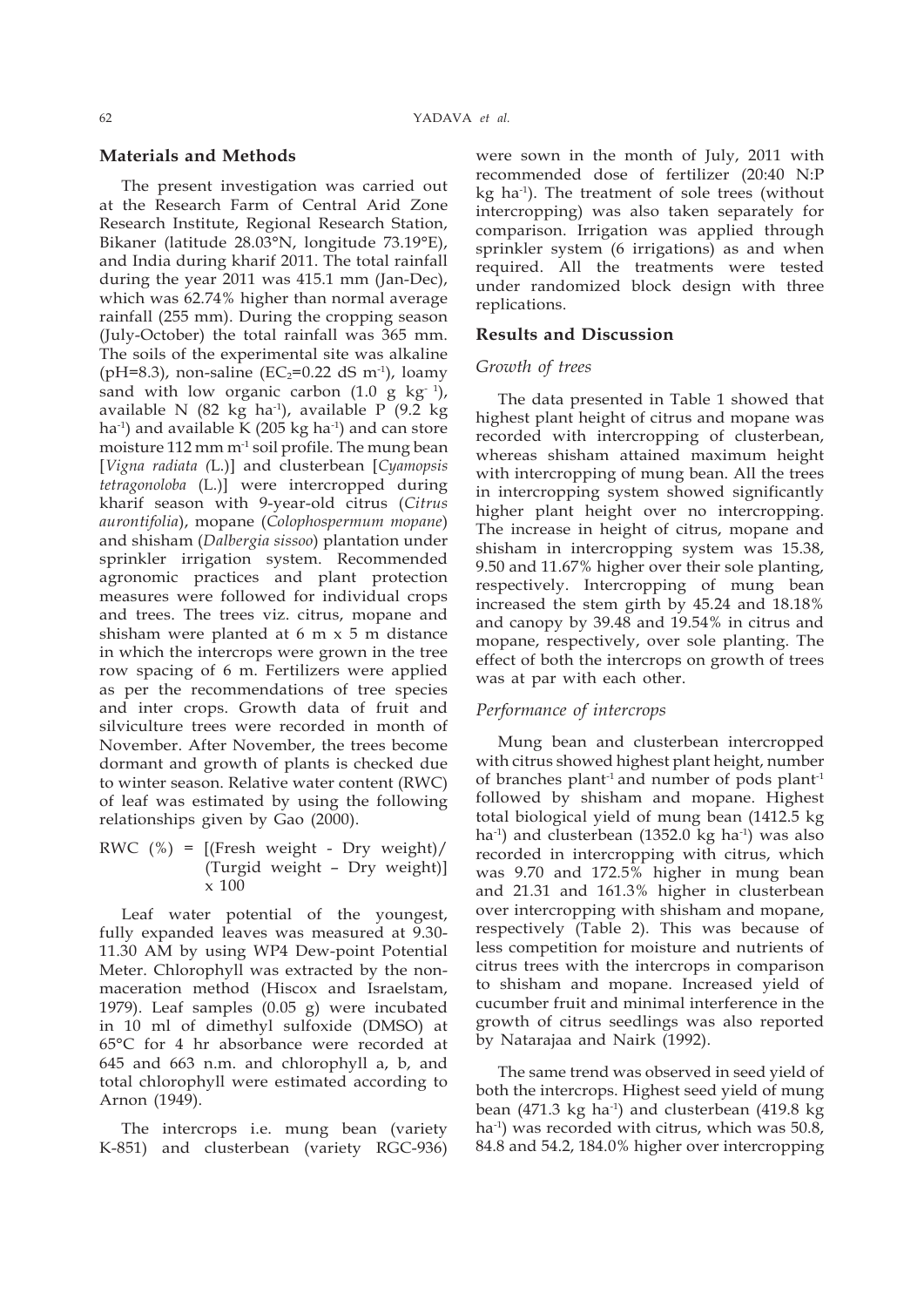| Trees               | Mung bean   | Clusterbean | Sole tree | Mean   |
|---------------------|-------------|-------------|-----------|--------|
| Plant height (cm)   |             |             |           |        |
| Citrus              | 281.67      | 300.00      | 260.00    | 277.08 |
| Mopane              | 380.00      | 402.33      | 367.00    | 383.17 |
| Shisham             | 590.00      | 578.33      | 528.33    | 573.33 |
| Mean                | 417.22      | 426.89      | 385.11    |        |
| CD(0.05)            | $T = 18.52$ | $C = 21.39$ |           |        |
| Stem girth (cm)     |             |             |           |        |
| Citrus              | 46.00       | 45.00       | 31.67     | 40.83  |
| Mopane              | 78.00       | 74.33       | 66.00     | 71.25  |
| Shisham             | 59.00       | 65.67       | 45.67     | 56     |
| Mean                | 61.00       | 61.67       | 47.78     |        |
| CD (0.05)           | $T = 4.33$  | $C = 4.99$  |           |        |
| Tree canopy $(m^2)$ |             |             |           |        |
| Citrus              | 13.67       | 13.46       | 9.80      | 12.53  |
| Mopane              | 25.10       | 24.53       | 21.00     | 23.35  |
| Shisham             | 15.33       | 18.76       | 16.20     | 17.15  |
| Mean                | 18.06       | 18.92       | 15.67     |        |
| CD (0.05)           | $T = 2.46$  | $C = 2.84$  |           |        |

*Table 1. Growth of trees as affected by different intercrops in agri-horti-silvi system* 

with shisham and mopane, respectively. Thus, mopane and shisham showed more competitive effect on intercrops than citrus. Dwivedi *et al.* (2007) have also reported the maximum wheat yield under citrus plantation followed by aonla and minimum crop yield was recorded under guava plantation. This may be attributed to reduce tillering on account of shade effect.

#### *Leaf chlorophyll content in trees and crops*

The mopane and shisham adversely affected the total chlorophyll content in intercrops on

fresh weight (FW) basis. The highest chlorophyll content in clusterbean  $(2.44 \text{ mg g}^{-1} \text{FW})$  and mung bean (2.62 mg  $g^{-1}$  FW) and chlorophyll a/b ratio was recorded in intercropping with citrus and lowest in intercropping with mopane (Table 3). This may be due to the shade effect of mopane because of its dense canopy as compared to citrus. Among different trees the total chlorophyll content was highest in mopane  $(2.69 \text{ mg g} \cdot \text{FW})$  followed by shisham  $(2.31 \text{ mg})$  $g<sup>-1</sup>$  FW) and lowest in citrus (1.58 mg  $g<sup>-1</sup>$  FW). The chlorophyll a/b ratio in all the trees was found to be non-significant.

*Table 2. Growth and yield of intercrops with trees under agri-horti-silvi system* 

| Trees       | Plant height<br>(cm) | No branches<br>plan <sup>1</sup> | No. pods<br>$plant-1$ | Total biological<br>yield (kg ha <sup>-1</sup> ) | Seed yield<br>$(kg ha-1)$ |
|-------------|----------------------|----------------------------------|-----------------------|--------------------------------------------------|---------------------------|
| Mung bean   |                      |                                  |                       |                                                  |                           |
| Citrus      | 57.50                | 3.00                             | 47.50                 | 1412.50                                          | 471.30                    |
| Mopane      | 34.75                | 1.00                             | 10.50                 | 775.00                                           | 255.00                    |
| Shisham     | 55.25                | 2.50                             | 22.75                 | 1287.50                                          | 312.50                    |
| Mean        | 49.17                | 2.16                             | 26.91                 | 1158.33                                          | 346.25                    |
| CD(0.05)    | 10.03                | 1.00                             | 2.29                  | 331.62                                           | 116.47                    |
| Clusterbean |                      |                                  |                       |                                                  |                           |
| Citrus      | 42.50                | 3.25                             | 16.25                 | 1352.00                                          | 419.80                    |
| Mopane      | 38.50                | 1.50                             | 14.00                 | 517.30                                           | 147.80                    |
| Shisham     | 54.00                | 3.00                             | 25.50                 | 1114.50                                          | 271.50                    |
| Mean        | 45.00                | 2.58                             | 18.53                 | 994.58                                           | 279.75                    |
| CD(0.05)    | <b>NS</b>            | <b>NS</b>                        | <b>NS</b>             | 244.30                                           | 58.29                     |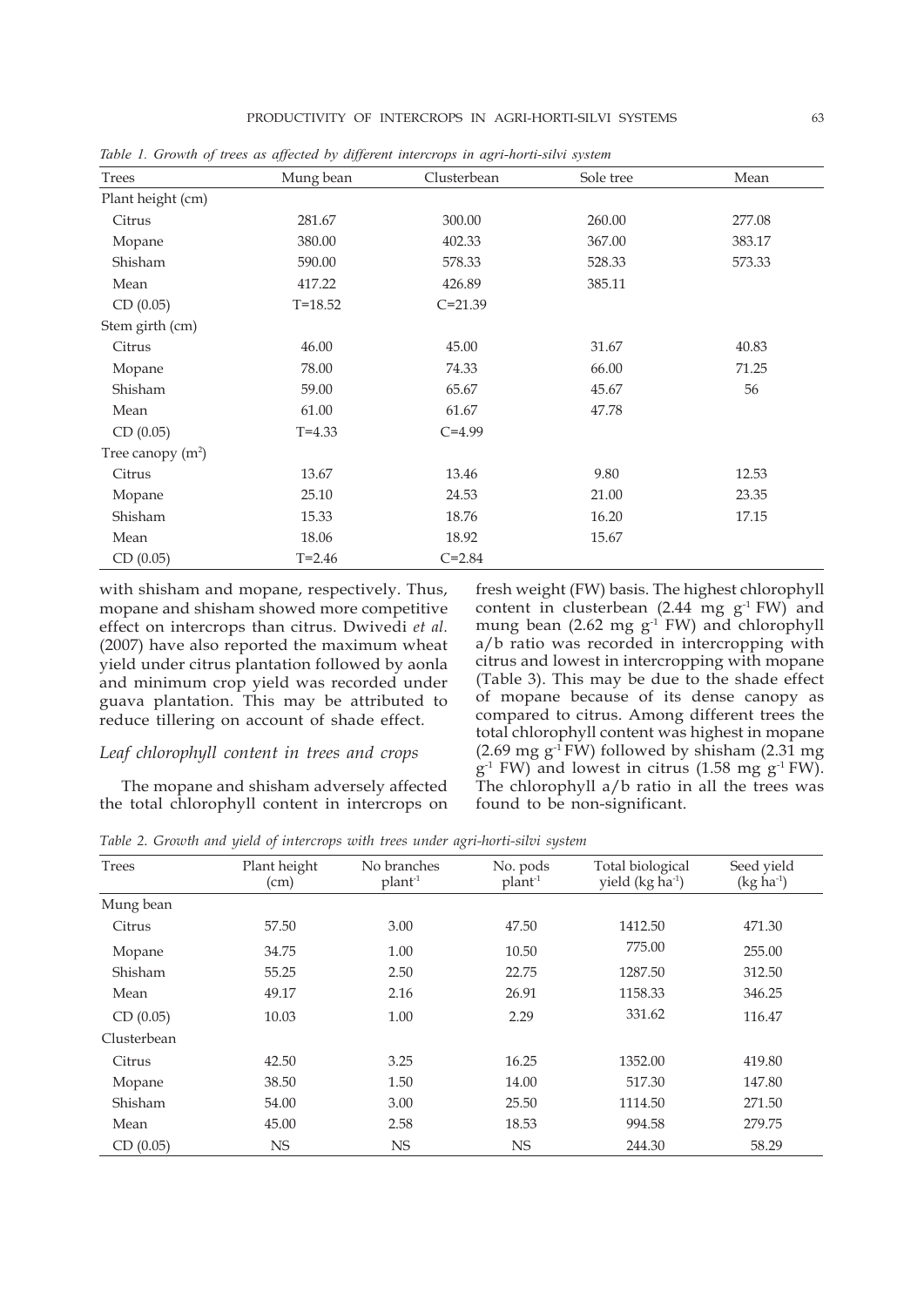| Trees        | Chlorophyll content (mg g <sup>-1</sup> FW) |               |                   |                       |
|--------------|---------------------------------------------|---------------|-------------------|-----------------------|
|              | Chlorophyll a                               | Chlorophyll b | Total Chlorophyll | Chlorophyll a/b ratio |
| Clusterbean  |                                             |               |                   |                       |
| Citrus       | 1.47                                        | 0.98          | 2.44              | 1.50                  |
| Mopane       | 1.27                                        | 0.92          | 2.19              | 1.38                  |
| Shisham      | 1.34                                        | 0.95          | 2.29              | 1.42                  |
| Mean         | 1.35                                        | 0.95          | 2.31              | 1.43                  |
| Mung bean    |                                             |               |                   |                       |
| Citrus       | 1.62                                        | 1.01          | 2.62              | 1.76                  |
| Mopane       | 1.24                                        | $0.88\,$      | 2.12              | 1.41                  |
| Shisham      | 1.46                                        | 1.09          | 2.55              | 1.34                  |
| Mean         | 1.44                                        | 0.99          | 2.43              | 1.50                  |
| Sole trees   |                                             |               |                   |                       |
| Citrus       | 0.87                                        | 0.71          | 1.58              | 1.26                  |
| Mopane       | 1.52                                        | $1.17\,$      | 2.69              | 1.30                  |
| Shisham      | 1.29                                        | $1.02\,$      | 2.31              | 1.27                  |
| Mean         | 1.23                                        | 0.97          | 2.19              | 1.27                  |
| CD(0.05)     |                                             |               |                   |                       |
| Trees        | 0.095                                       | 0.134         | 0.212             | 0.221                 |
| Crops        | 0.095                                       | 0.134         | 0.212             | 0.221                 |
| Tree x crops | 0.164                                       | 0.231         | 0.366             | 0.382                 |

*Table 3. Chlorophyll content (mg g-1 FW) in trees and intercrops under agri-horti-silvi system*

### *Leaf area of intercrops*

Significantly lower leaf area of clusterbean and mung bean was recorded in intercropping

*Table 4. Leaf area (cm2 plant-1) of intercrops as influenced by trees under agri-horti-silvi system* 

| <b>Trees</b> | Leaf area $(cm2 plant-1)$ |             |  |
|--------------|---------------------------|-------------|--|
|              | Mung bean                 | Clusterbean |  |
| Citrus       | 558.8                     | 381.8       |  |
| Mopane       | 222.7                     | 222.8       |  |
| Shisham      | 554.3                     | 441.9       |  |
| Mean         | 445.3                     | 348.8       |  |
| CD (0.05)    | 110.6                     | 90.31       |  |

with mopane as compared to citrus and shisham (Table 4). The highest leaf area plant<sup>-1</sup>

of mung bean  $(558.5 \text{ cm}^2 \text{ plant}^1)$  was recorded in intercropping with citrus which was 150.9% higher over intercropping with mopane, but was found to be at par in intercropping with shisham. In clusterbean, the highest leaf area was recorded in intercropping with shisham (441.9 cm<sup>2</sup> plant<sup>-1</sup>) followed by citrus (381.8 cm<sup>2</sup> plant-1), but the difference was non-significant.

### *Leaf water potential*

The higher leaf water potential in clusterbean (-3.18 MPa) and mung bean (-3.28 MPa) was recorded in intercropping with mopane which was 18.65, 24.22 and 41.40, 62.94% higher over their intercropping with shisham and citrus, respectively (Table 5). Among different trees (month of November) more negative leaf

*Table 5. Leaf water potential (-MPa) in crops and sole trees under agri-horti-silvi system* 

| Trees    |                       | Intercrops |                         |         |  |
|----------|-----------------------|------------|-------------------------|---------|--|
|          | Clusterbean           | Mung bean  | Sole tree               | Mean    |  |
| Citrus   | $-2.48$               | $-1.97$    | $-5.51$                 | $-3.32$ |  |
| Mopane   | $-3.18$               | $-3.21$    | $-6.99$                 | $-4.46$ |  |
| Shisham  | $-2.68$               | $-2.27$    | $-3.58$                 | $-2.84$ |  |
| Mean     | $-2.78$               | $-2.48$    | $-5.36$                 |         |  |
| CD(0.05) | Trees and crops=0.639 |            | Tree $x$ crops= $1.106$ |         |  |